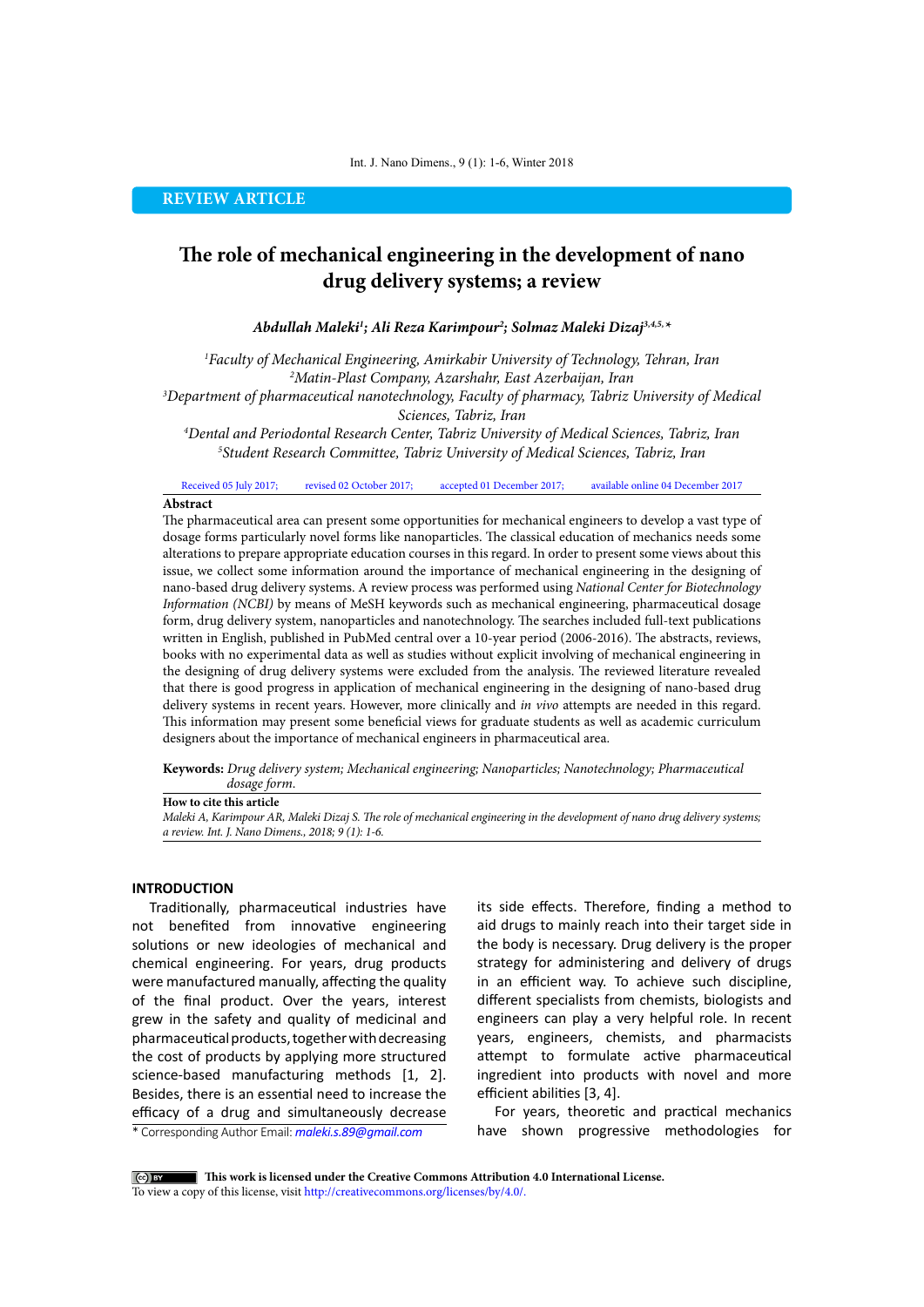investigating the engineering systems which are used in the medical, transportation, materials, defense, and energy industries. In recent years, applying mechanic approaches for developing medical and biomedical processes holds excessive potentials. The exciting role of mechanical engineering in the design of drug delivery systems is an outstanding opportunity to develop novel and efficient pharmaceutical and medical products. This contains common pharmaceuticals such as medicines, biopharmaceuticals, and consumer businesses such as exporting medicines [3-5].

The development of nanotechnology over the recent decades has promoted a big movement in drug delivery. Nanoparticles are ultrafine particles with nano-range dimensions in diameter, prepared from any type of biocompatible substances. They can improve the properties of materials, as compared to similar bulk materials. For instance, they have a higher surface-to-volume ratio than macro-scale objects. Identification and application of these outstanding properties motivated researchers to manipulate the chemical and molecular structure of novel nanomaterials and tailor them to profiles required for a wide range of applications [6-10]. The combination of biology and medicine with mechanics by means of nanotechnology led to a new and efficient field of technology. The target delivery of therapeutic agents by designing drug delivery systems was presented in the 1950s [5, 11-13]. Basically, the transportation of nano-scale objects inside the body follows the general mechanical laws of transport. These objects can include biological objects such as protein, or synthetic ones such as chemotherapeutic agents, contrast agents, or drug-loaded nanoparticles [14, 15]. Target-delivery aspects can be achieved by transporting drugloaded nanoparticles with precise engineering properties. Mechanic instructions can also be used for developing new methods or strategies for preparing drug delivery systems. Delivery systems, e.g. nanoparticles, nano-machines, and nano-robots may also benefit from mechanic approaches [5, 11, 16-21]. The nano-mechanic field can be applied as a potent tool for nanoparticles' preparation, transportation, and internalization, as well as drug release from nanoparticles or designing different types of delivery carriers.

In this report, we illustrate the importance of engineering knowledge in nano drug delivery systems through a collection of some articles in

the field. The review process was conducted in *National Center for Biotechnology Information (NCBI)* using MeSH keywords such as mechanical engineering, pharmaceutical dosage form, drug delivery system, nanoparticles and nanotechnology.

## **EXPERIMENTAL**

### *Search strategy*

A review process was performed in the *National Center for Biotechnology Information (NCBI)* using MeSH keywords and their combinations, e.g. mechanical engineering, pharmaceutical dosage form, drug delivery system, nanoparticles, and nanotechnology.

### *Search Criteria*

The search was limited to studies with full-text articles in English, published over a 10-year period (2006-2016).

Scientific and medical abstracts, reviews, books/book chapters with no experimental data were excluded from the analysis.

Studies without the explicit involvement of mechanical engineering in the design of delivery systems were excluded from further investigation.

### *Data screening process*

After applying the initial exclusion criteria, data screening was performed in two stages. The first stage included the use of EndNote 7 software for removing the duplicates, and the second stage was performed by reading the abstracts.

### **RESULTS AND DISCUSSION**

The electronic search provided 278 titles. After removing the duplicates, this number was decreased to 200 titles. Among them, 97 papers were relevant to the present study's goals. The stages of search strategy are summarized in Fig. 1 and Table 1.

According to collected papers, novel drug delivery systems like nanoparticles have reported to show two key issues; the methods to developing drug delivery systems and to recognize the transport mechanisms of drugs in delivery systems. The related articles define the recent progresses in developing drug delivery systems or devices. Then, considering these issues and based on the reviewed papers the collected titles can be categorized into two main topics; 1) Topics related to the study of nanoparticles'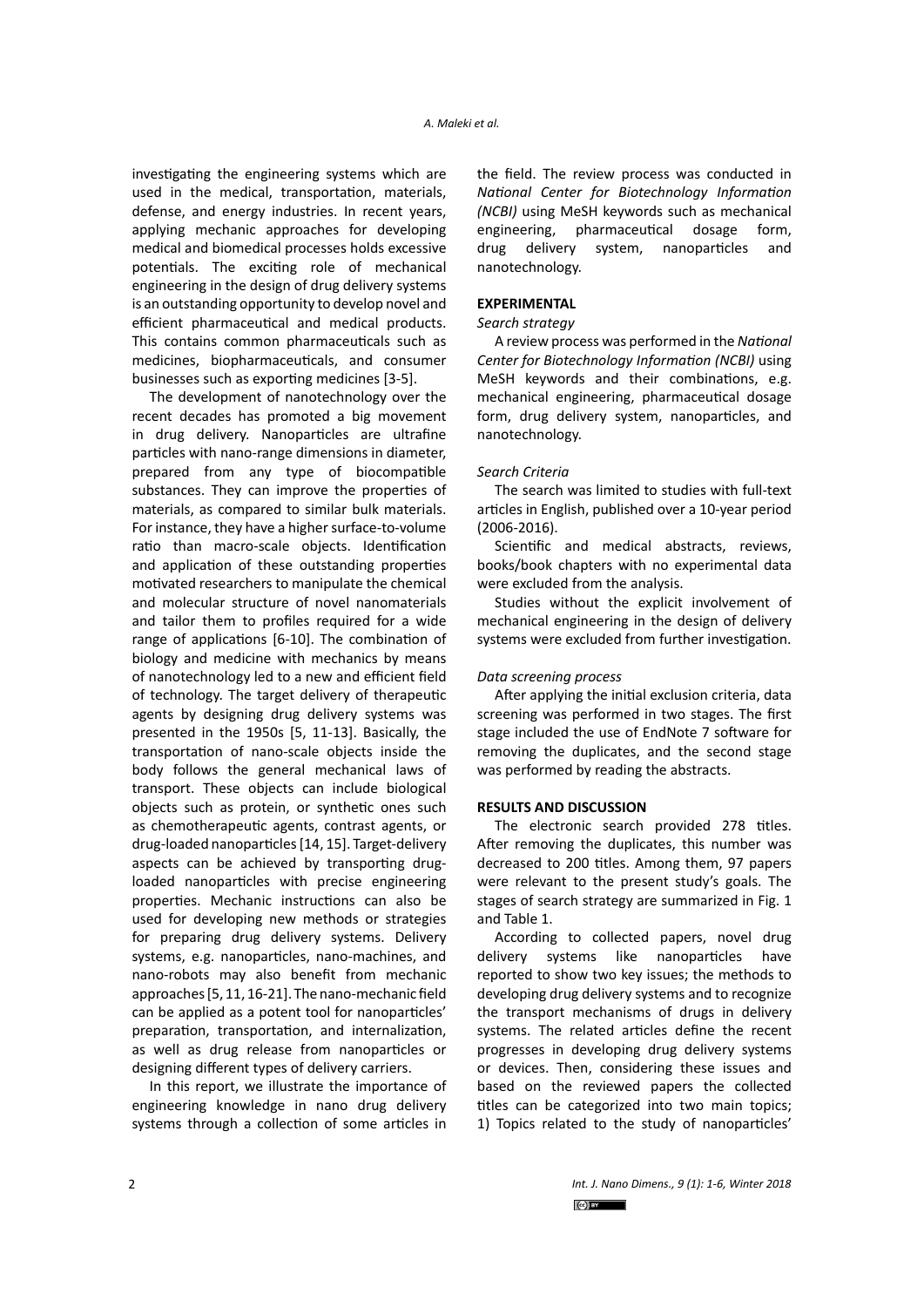preparation, transportation, and internalization, as well as drug release from nanoparticles or designing different types of delivery carriers using mechanic processes, and 2) topics related to the design of devices or procedures which can be used to develop nanostructures or improve their administrating route by means of mechanic laws.

Among the finally screened papers, 58 titles were related to the use of mechanic laws in studying nanoparticle transportation and internalization, drug release from nanoparticles, or designing different types of delivery carriers. For example, Agarwal *et al.* investigated the internalization and shape-specific uptake mechanisms of hydrogel nano-discs in mammalian cells. This study presented fundamental information on nanoparticle uptake using mechanic laws in different mammalian cells, the importance of nano-scale geometry, designing improved nanocarriers, and predicting nanomaterial toxicity. According to their results, mammalian epithelial, endothelial, and immune cells preferentially internalize disc-shaped, negatively charged hydrophilic nanoparticles of high aspect ratios

compared with nanorods and lower aspect-ratio nanodiscs under *in vitro* conditions.

Additionally, kinetics, efficiency, and mechanisms of uptake are all shape-dependent and cell type-specific [18]. Moreover, Ahmad *et al.* presented a report on the use of microscale and nano-scale structures for drug delivery applications using an electric field. They revealed that the designing process of the drug transporter as well as the release mechanism can be controlled by changing the physical state of the component containing the active agent [28]. In addition, Ali *et al.* tested the reprogramming of cellular phenotype by soft collagen gels. Their results indicates that soft collagen gels can induce cellular phenotype and cytoskeleton organization in an extraordinarily different way compared to a classical synthetic polyacrylamide hydrogel cell culture model and can be applied as a new functional biomaterial to design drug carriers [29].

Furthermore, Castro *et al.* reported the mechanical design of DNA nanostructures as a rapidly developing area with a great potential for applications in drug delivery and templating molecular



*Int. J. Nano Dimens., 9 (1): 1-6, Winter 2018* 3  $(c)$  BY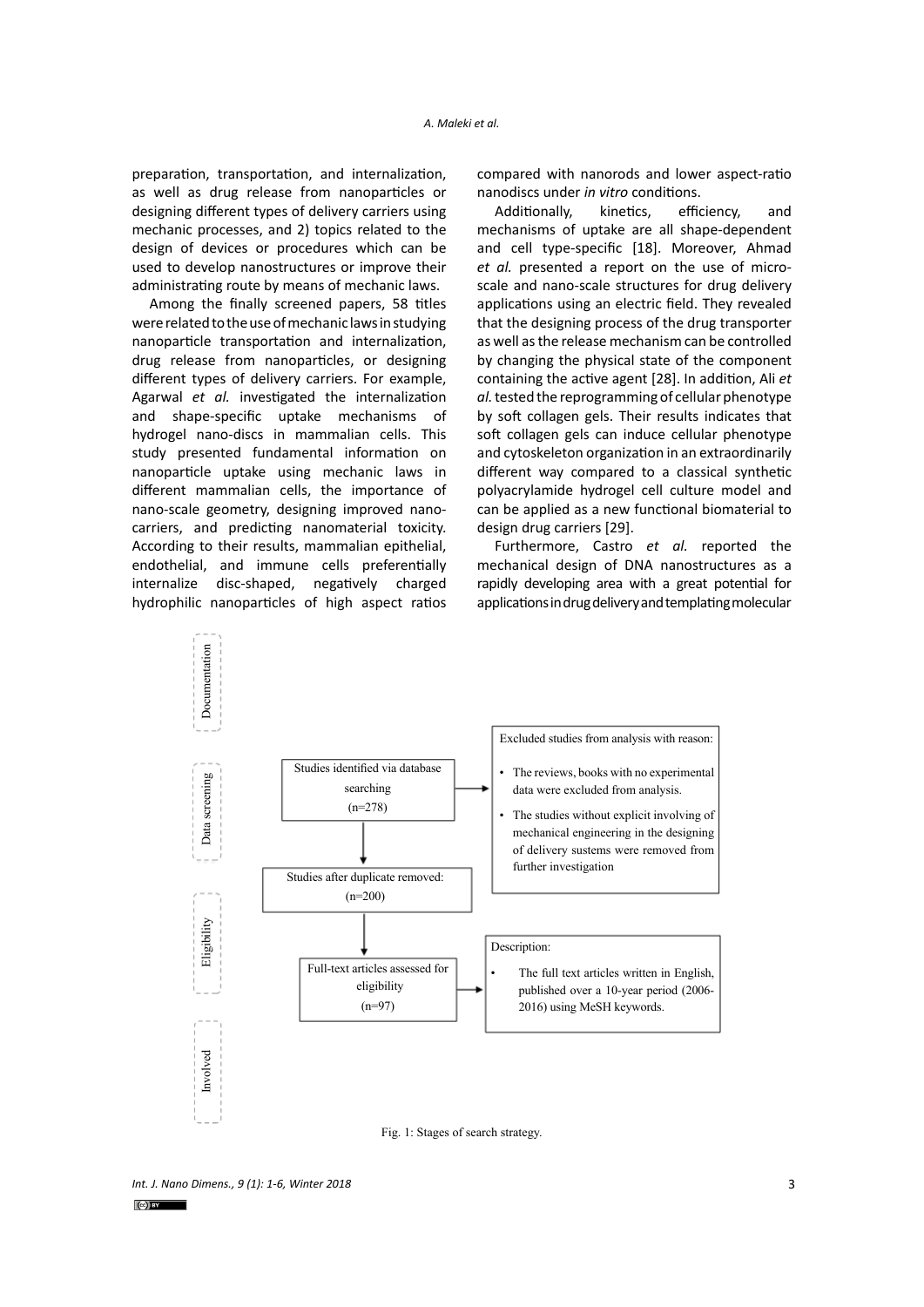#### *A. Maleki et al.*

#### Table 1. Stages of search strategy and definitions for MeSH keywords.

| MeSH keywords and their<br>combinations                                | <b>Definitions for MeSH keywords</b>                                                                                                                                                                                                                                                                                                                                                                    | Number of<br>MeSH | Number of full-text journal<br>articles in PubMed |
|------------------------------------------------------------------------|---------------------------------------------------------------------------------------------------------------------------------------------------------------------------------------------------------------------------------------------------------------------------------------------------------------------------------------------------------------------------------------------------------|-------------------|---------------------------------------------------|
| mechanical engineering                                                 | The practical application of physical, mechanical, and mathematical principles<br>$[22]$ .<br>The science of designing, building, or equipping mechanical devices or artificial<br>environments to the anthropometric, physiological, or psychological<br>requirements of people who will use them [23].                                                                                                | 2                 | 61763                                             |
| pharmaceutical dosage form                                             | Completed forms of pharmaceutical preparation in which prescribed doses of<br>medication are included. They are designed to resist action by gastric fluids,<br>prevent vomiting and nausea, reduce or alleviate the undesirable taste and smells<br>associated with oral administration, achieve a high concentration of drug at<br>target site, or produce a delayed or long-acting drug effect [24]. | 1                 | 110452                                            |
| drug delivery system                                                   | Systems for the delivery of drugs to target sites of pharmacological actions.<br>Technologies employed include those concerning drug preparation, route of<br>administration, site targeting, metabolism, and toxicity [25].                                                                                                                                                                            | 1                 | 79080                                             |
| nanotechnology                                                         | The development and use of techniques to study physical phenomena and<br>construct structures in the nanoscale size range or smaller [26].                                                                                                                                                                                                                                                              | 1                 | 55705                                             |
| nanoparticle                                                           | Nanometer-sized particles that are nanoscale in three dimensions. They include<br>nanocrystaline materials [27].                                                                                                                                                                                                                                                                                        | $\overline{7}$    | 124670                                            |
| mechanical engineering in<br>designing pharmaceutical<br>dosage form   |                                                                                                                                                                                                                                                                                                                                                                                                         |                   | 45                                                |
| mechanical engineering in<br>designing drug delivery<br>systems        |                                                                                                                                                                                                                                                                                                                                                                                                         |                   | 228                                               |
| mechanical engineering in<br>designing pharmaceutical<br>nanoparticles |                                                                                                                                                                                                                                                                                                                                                                                                         |                   | 5                                                 |
| Total                                                                  |                                                                                                                                                                                                                                                                                                                                                                                                         |                   | 278                                               |
| After removing the duplicates                                          |                                                                                                                                                                                                                                                                                                                                                                                                         |                   | 200                                               |
| After data screening                                                   |                                                                                                                                                                                                                                                                                                                                                                                                         |                   | 97                                                |

components. They offered a new suggestion about the foundation of mechanically active nanomachines which can generate, transmit, and respond to physical cues in molecular systems [30].

Other papers (39 titles) were related to designing devices or procedures in order to develop nanostructures or their administrating route by means of mechanic laws. Baumgartner *et al.* employed an extrusion process based on mechanic procedures as a promising tool for continuous manufacturing of solid nanoformulations [13]. The design of bio-microfluidics for tissue maintenance, drug release, mechanical support, and cell delivery [31] or, similarly, the preparation of dissolvable micro-needle arrays for intradermal delivery of nanoparticles for dry delivery to skin microenvironments were also reported by Domachuk *et al.* and Bediz *et al.*, respectively [32].

The collected papers showed that compared with the being of good efforts development of drug delivery systems and devices, reports on the transport mechanism of drugs in delivery

systems are rare. Among the investigated papers, Gowrishankar *et al.* reported how electrical fields facilitate drug delivery by creation of microholes or nanoholes in the skin [33] and Pua and Zhong described the cavitation mechanisms in ultrasoundbased drug delivery [34]. Nanoparticles and nanobased drug delivery systems have unique and sometimes unknown properties and therefore, there is a need to eager the scientists especially mechanical engineers to design more project on transport mechanism of these systems. Lacking of clear considerate about different physiological events (existance of enzymes, barriers, etc) affect the performances of a drug and therefore studying of carrier systems will not be successful. For example, a delivery system for cancer targeted delivery need to overcome some complex complications such as the unwanted absorption by other cells or tissues and the penetrating from tumor micro-vessel walls or different cell surfaces [4].

The search results showed that despite of an increasing growth in the application of mechanical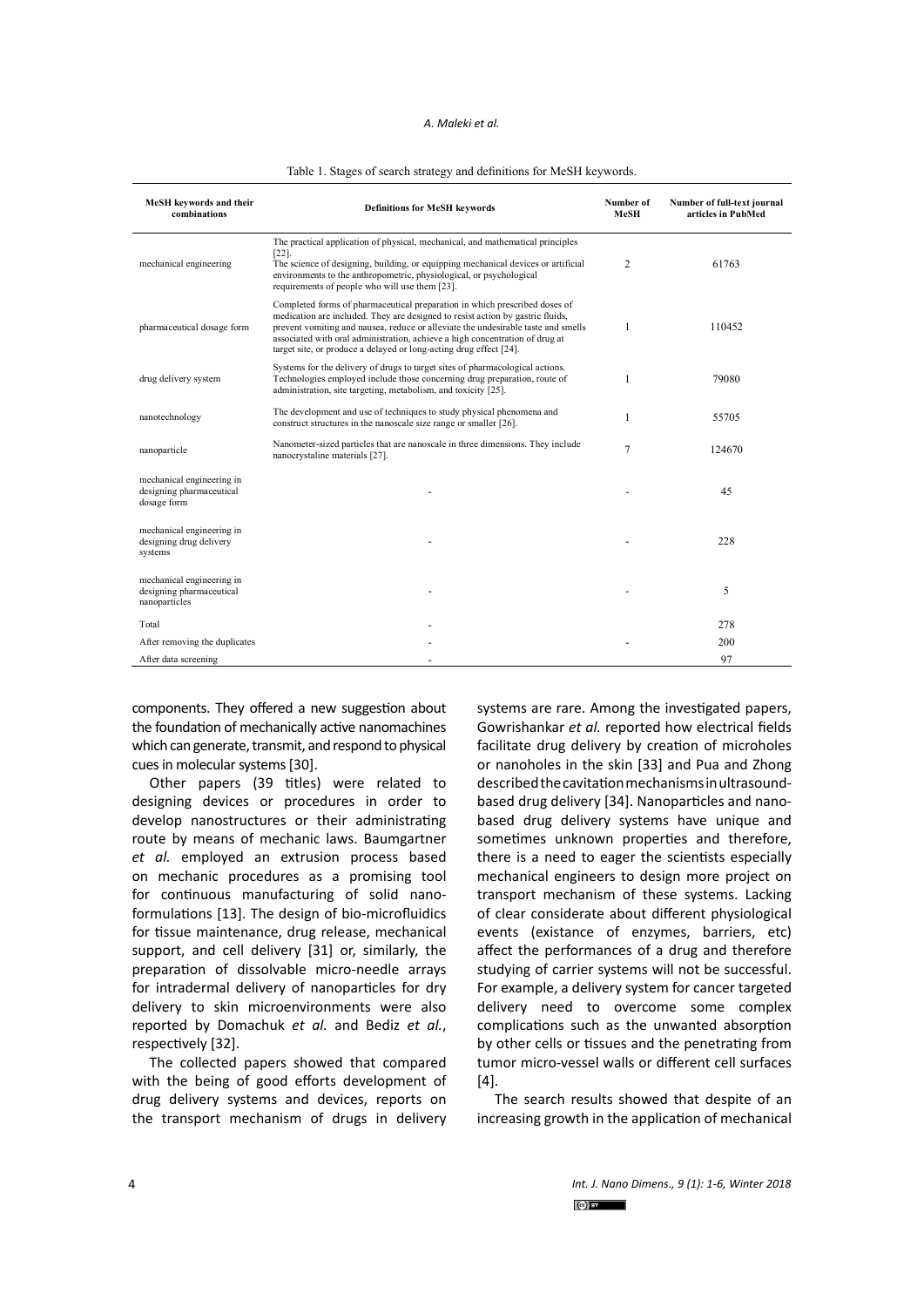engineering for developing new pharmaceutical delivery systems, there are rare clinical and *in vivo* attempts in this area. Among the investigated papers, as an *in vivo* attempt, Namdee *et al.* evaluated vascular-targeted spheroidal particles for imaging and drug delivery applications in atherosclerosis [32]. Indeed, the human body is not as simple as a cell culture or a mechanical device. Besides, due to complicated properties of nano-based drug delivery systems, prediction of the general problems of drug delivery in the body is not be possible only using *in vitro* methods [4]. So, there is an essential need to design *in vivo* examinations by different scientist especially engineers.

### **CONCLUSION**

The present study aimed to collect useful evidence from the scientific literature regarding the role of mechanical engineering in designing nano-based pharmaceutical delivery systems. A review was performed on the *National Center for Biotechnology Information (NCBI)* using MeSH keywords. The review of papers revealed that there is considerable growth in the application of mechanical engineering in designing and developing new pharmaceutical delivery systems. However, the search results showed that there are rare clinical and *in vivo* attempts around this subject. Nanoparticles have complicated and sometimes unknown properties and therefore there is an essential need to design *in vivo* examinations by different scientist especially engineers to see the overall problems of a drug delivery system as well as its mechanism of action in the body.

### *Future viewpoint*

The role of mechanics in medicine and particularly drug delivery areas needs major alterations in the educational programs of mechanic students. The classical education of mechanic (involving of fluid and solid mechanics) should be merged with courses of biology, chemistry and pharmaceutical nanotechnology to attain a basic understanding of biological processes. This can lead to more potent role of mechanical engineers in developing novel drug delivery systems such as nanoparticles.

### **CONFLICT OF INTEREST**

The authors have no conflict of interest.

### **ACKNOWLEDGMENTS**

The authors specify that there is no financial support for this research.

### **ETHICAL STATEMENT SECTION**

The authors declare that there are no ethical issues for human and animal right.

#### **REFERENCES**

- [1] Rantanen J., Khinast J., (2015), The future of pharmaceutical manufacturing sciences*. J. Pharm. Sci.* 104: 3612-3638.
- [2] Ali I. L., Abdel Halim S., Sanad S. G., (2017), Theoretical calculations of solvation 12-Crown-4 (12CN<sub>4</sub>) in aqueous solution and its experimental interaction with nano CuSO<sub>4</sub>. *Int. J. Nano Dimens.* 8: 142-158.
- [3] Dabbagh A., Abdullah B. J., Abdullah H., Hamdi M., Kasim N. H., (2015), Triggering mechanisms of thermosensitive nanoparticles under hyperthermia condition*. J. Pharm. Sci.* 104: 2414-2428.
- [4] Wang Y., (2009), Engineering strategies for drug delivery [Introduction to the special issue]. *Eng. Med. Biol. Mag*. 28: 10-11.
- [5] Bao G., Bazilevs Y., Chung J. H., Decuzzi P., Espinosa H. D., Ferrari M., Gao H., Hossain S. S., Hughes T. J., (2014), USNCTAM perspectives on mechanics in medicine*. J. R. Soc. Interface.* 11(97):20140301.
- [6] Mukhopadhyay S., Madhav N. S., Upadhyaya K., (2017), Development and evaluation of bio-nanoparticles as novel drug carriers for the delivery of Donepezil*. Int. J. Nano Dimens*. 8: 9-17.
- [7] Roul J., Sahoo S. K., Mohapatra R., (2013), Design and characterization of biodegradable polymer-clay nanocomposites prepared by solution mixing technique*. Int. J. Nano Dimens.* 4: 135-139.
- [8] Khanahmadzadeh S., Tarigh A., (2017), Nano-sized Amitriptyline (AT) imprinted polymer particles: Synthesis and characterization in Silicon oil*. Int. J. Nano Dimens.* 8: 182-186.
- [9] Dizaj S. M., Barzegar-Jalali M., Zarrintan M. H., Adibkia K., Lotfipour F., (2015), Calcium carbonate nanoparticles; potential in bone and tooth disorders*. Pharm. Sci.* 20: 175- 182.
- [10] Maleki Dizaj S., Lotfipour F., Barzegar-Jalali M., Zarrintan M.-H., Adibkia K., (2016), Application of Box–Behnken design to prepare gentamicin-loaded calcium carbonate nanoparticles*. Artif Cells Nanomed. Biotechnol*. 44: 1475- 1481.
- [11] Alici G., (2015), Towards soft robotic devices for sitespecific drug delivery*. Expert Rev. Med. Devices*. 12: 703- 715.
- [12] Aw M. S., Khalid K. A., Gulati K., Atkins G. J., Pivonka P., Findlay D. M., Losic D., (2012), Characterization of drugrelease kinetics in trabecular bone from titania nanotube implants*. Int. J. Nanomed.* 7: 4883-4892.
- [13] Baumgartner R., Eitzlmayr A., Matsko N., Tetyczka C., Khinast J., Roblegg E., (2014), Nano-extrusion: A promising tool for continuous manufacturing of solid nanoformulations*. Int. J. Pharm*. 477: 1-11.
- [14] Dizaj S. M., (2013), Preparation and study of vitamin A palmitate microemulsion drug delivery system and investigation of co-surfactant effect*. J. Nanostruct. Chem.* 3: 1-6.
- [15] Dizaj S. M., Lotfipour F., Barzegar-Jalali M., Zarrintan M.-